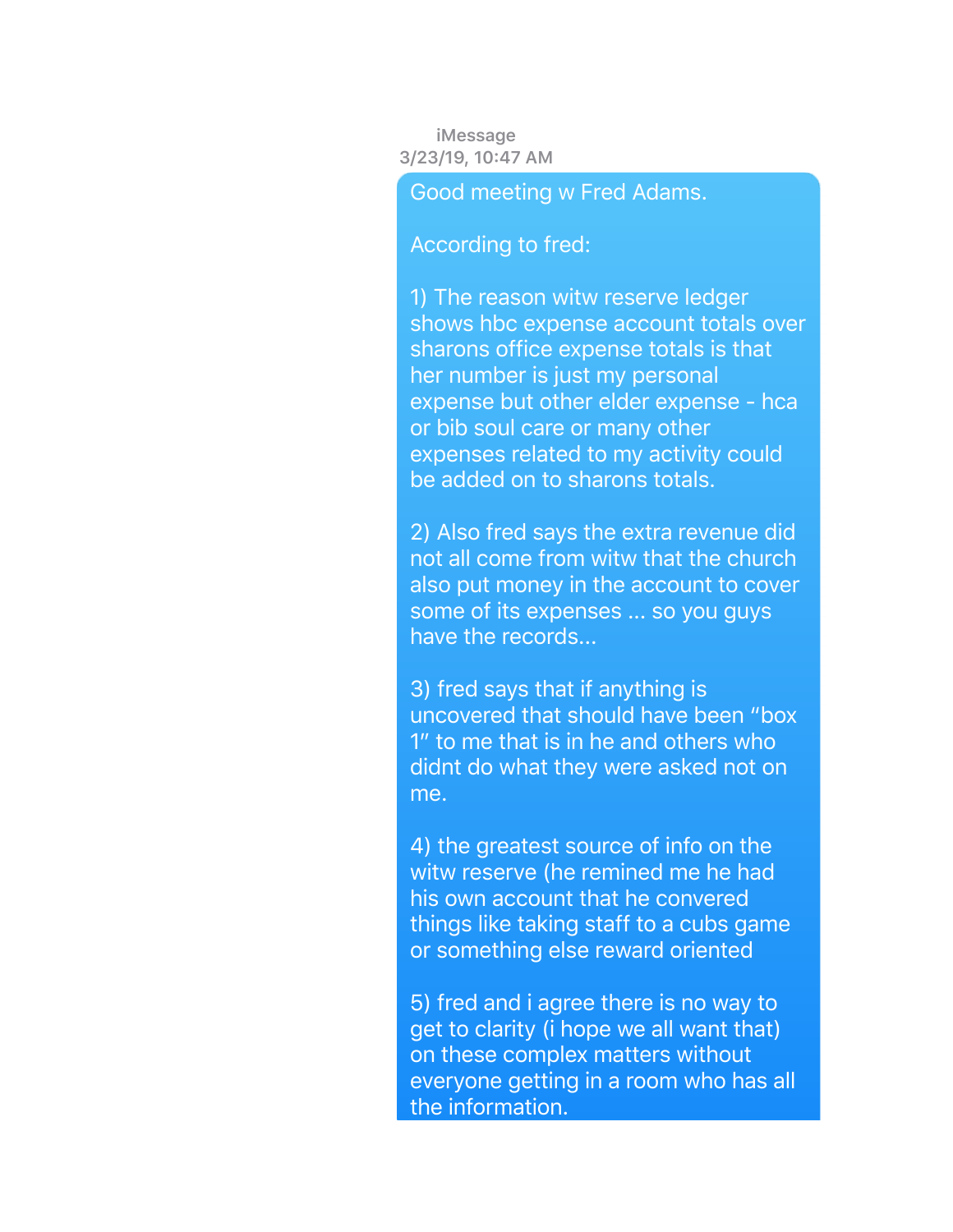I hope you men will let that happen soon. I know the peacemaker guys believe we should do that.

It is very wrong that i have been falsely condemned and publicly shamed for things i did to help the church / raise funds etc...

This needs to be corrected brothers.

## James